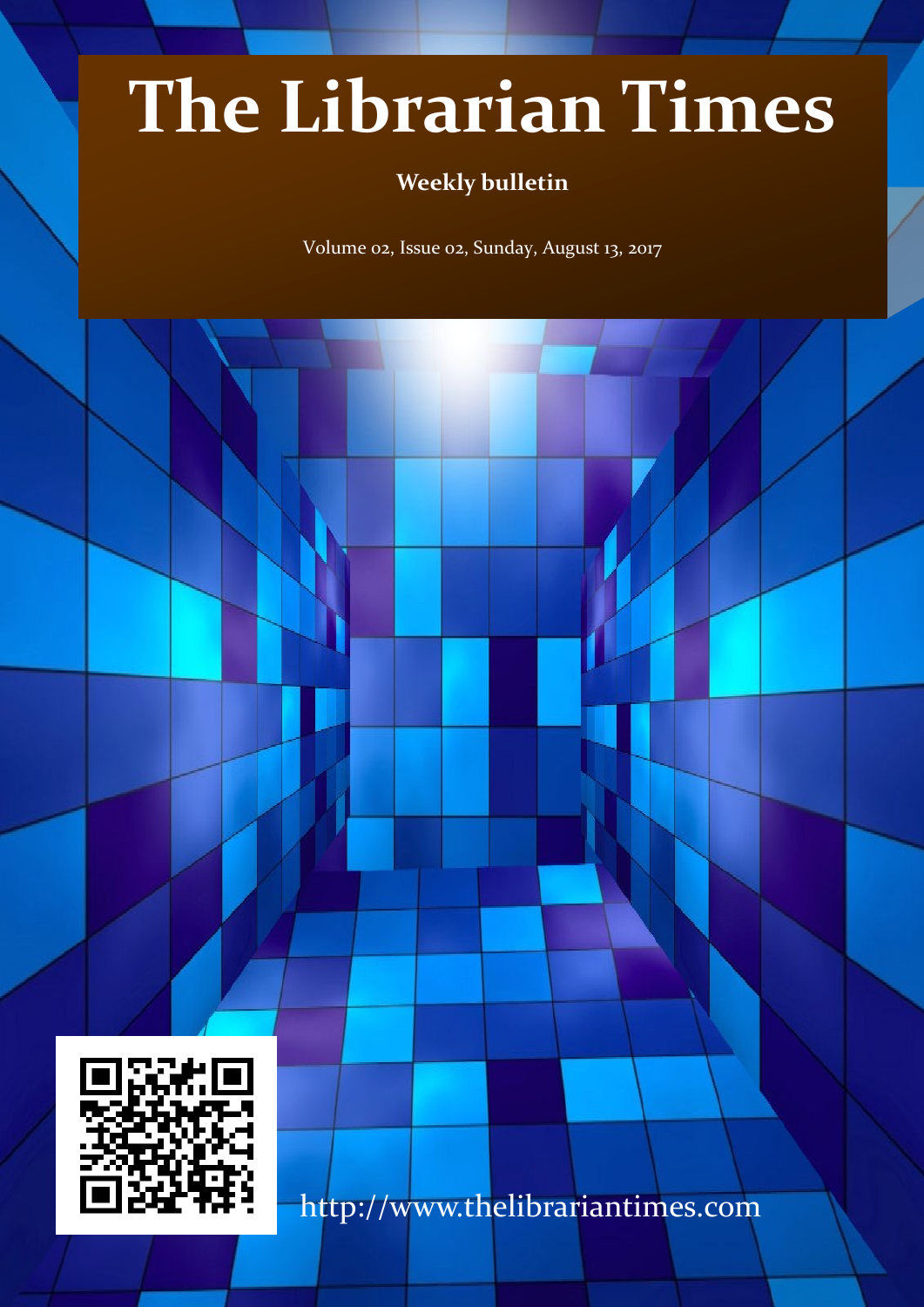## **The Librarian Times**

**Weekly news**



**Excellence**

| Inside this issue: |         |  |
|--------------------|---------|--|
| National           | $1 - 2$ |  |
| International      |         |  |
| Conference         |         |  |
| Workshop           |         |  |
|                    |         |  |

Volume 02, Issue 02 Sun 13, 2017

## **UGC Digital Library Awareness program held at ULAB**

Dhaka | Ahasan | August 10, 2017



**A**n "Awareness Program on UGC Digital Library (UDL)"was held on 10th August, 2017 organised by University Grants Commission (UGC), Bangladesh with collaboration of University of Liberal Arts Bangladesh (ULAB). Prof. Dr. Md. Akhtar Hossain, Member, UGC was present as Chief Guest and Dr. Gauranga Chandra Mohanta ndc, Project Director (Additional Secretary), HEQEP was present as special guest, while Professor Dr. H M Jahirul Haque, Vice-Chancellor, ULAB chaired the program.

Dr. Din Mohammad Sumon Rahman, In-charge, Library and Professor of the Department of Media Studies and Journalism, ULAB, delivered welcome address while Nushrat Sharita, Program Officer, UDL, presented the services of UDL at the event. Dr. Md. Anwarul Islam, Librarian, Sher-e-Bangla Agricultural University, delivered a presentation on the e-Resources at the program. Faculty Members, students of ULAB, and officials and consultants from HEQEP and UGC were present on the occasion.

### **Dialogue on Self-Assessment held at the Dept. of Information Science and Library Management, DU**

#### Dhaka | Joynal | August 13, 2017

A program with the 'Employer' titled "Dialogue on Self-Assessment" was held on 5 August 2017 at the Dept. of Information Science and Library Management, University of Dhaka. The program started at the Arts Faculty Teachers' Lounge at 11:00 am by the welcome speech of Professor Dr. Muhammad Mezbah-ul-Islam, Chairman of the dept. Professor Dr. M Nasir Uddin Munshi & Professor Dr. S M Zabed Ahmed presented the background & importance of organizing the event. Dialogue organized as part of the Self-Assessment program of Institutional Quality Assurance Cell, University of Dhaka under the HEQEP project of UGC. Employer's detailed opinion was collected through a questionnaire where, participants evaluated the dept.'s learning outcome, professional strength & weaknesses of graduates and provided their valuable suggestions for further improvement in some areas. Attendees appreciated for organizing such event. Before starting the program, Participants visited smart class rooms, modern computer lab, office of the Chairman & dept. Everyone praised the overall advancement of the dept. in last couple of years. Some senior professionals have given their opinion regarding the curriculum & syllabus of the dept. More than seventy Employer/leading library professionals (Head of the Library/Department) attended the dialogue. Teachers, Staffs and volunteer students of the dept. were also present in the program.



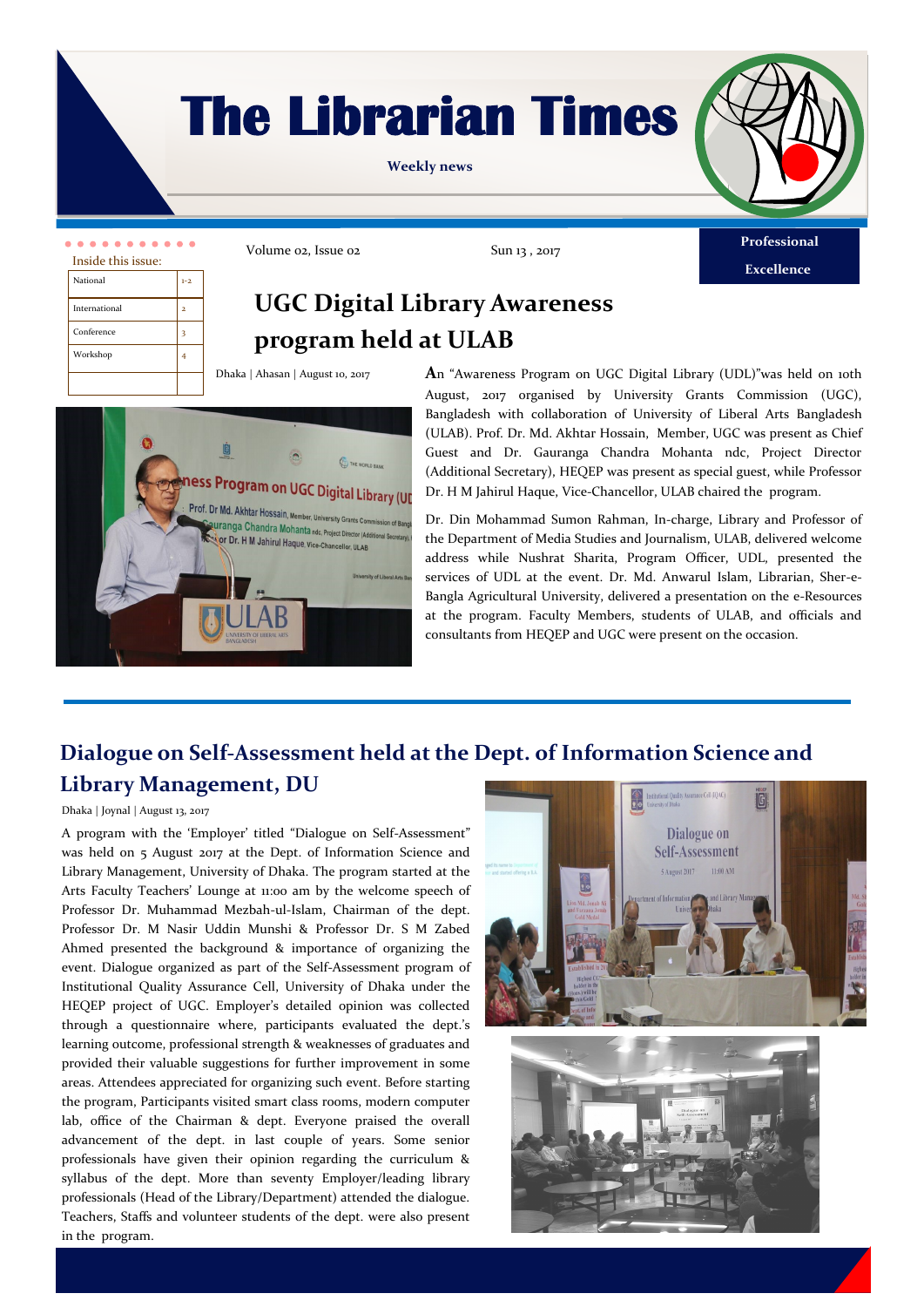#### **ISLM Reunion will be held on September 15, 2017**

|   | পুনৰ্মিলনী-২০১৭                                                                                                                                                               |
|---|-------------------------------------------------------------------------------------------------------------------------------------------------------------------------------|
| ⊻ | তথ্যবিজ্ঞান ও গ্রন্থাগার ব্যবস্থাপনা বিভাগ<br>ঢাকা বিশ্ববিদ্যালয়                                                                                                             |
|   | www.islm.du.ac.bd                                                                                                                                                             |
|   | বিভাগের পুনর্মিলনীর নিবন্ধন চলছে। আগ্রহী প্রাক্তন শিক্ষার্থীদের ১৬আগস্ট ২০১৭-এর মধ্যে<br>বিভাগীয় অফিসে নিবন্ধন সম্পন্ন করার জন্য অনুরোধ করা যাচ্ছে। আগামী ১৫ সেপ্টেম্বর ২০১৭ |
|   | টিএসসি প্রাঙ্গণে পুনর্মিলনী অনুষ্ঠিত হবে।<br>বিভাগীয় পুনর্মিলনী কমিটি-২০১৭                                                                                                   |
|   | ফোন: +৮৮০-২-৯৬৬১৯০০-৬৩৭০/৬৩৭১,ই-মেইল: islm@du.ac.bd                                                                                                                           |

Reunion of the Department of Information Science and Library Management, University of Dhaka will take place at TSC on September 15 (Friday) 2017. Any graduate of the dept. except M.A. (Evening) program can register for reunion 2017. Registration form is available in the website. Registration fee BDT. 1000 (Direct) & 1020 (Through Bkash-1000+bkash fee 20). bkash number; 01710895680. Detailed information can be found by contacting Mr. Mohammad Joynal Abdin via +8801871038444. Completed registration form should be sent to aaislm.du@gmail.com.

Please visit the dept.'s website (http://islm.du.ac.bd/content/islm-reunion-2017-0 ) for details.

#### **The Society of the Four Arts Goes Live on ByWater Solutions Koha Support**

July 25, 2017





ByWater Solutions, an open source community contributor and America's forefront provider of Koha support, announced today that the Society of the Four Arts' King Library, of Palm Beach, FL. is now live on Koha with ByWater Solutions! ByWater completed the migration of the library's 70,000 plus holdings and is providing ongoing support and hosting services to them. The library's customized Koha OPAC can be viewed at: http://fourarts.bywatersolutions.com/

The Society of the Four Arts was founded in 1936 to offer quality cultural programming to the growing resort community of Palm Beach. Each season, The Four Arts offers a dynamic lineup of cultural programming, including notable speakers, concerts, films, educational programs, and art exhibitions. The campus is home to beautiful sculpture and botanical gardens, a library and children's library, and a state-of-the-art educational facility. The Four Arts is a  $501(c)3$  nonprofit charity and all programs are open to the public.

For more information please visit: https://www.fourarts.org/about/

#### **EBSCO Information Services Expands Library Technical Services Team Hiring Wendy Evans as Specialist**

July 20, 2017



GOBI Library Solutions from EBSCO (GOBI Library Solutions), a division of EBSCO Information Services, (EBSCO) has expanded its Library Technical Services Team, hiring Wendy Evans as Library Technical Services Specialist. In this role, Ms. Evans will advise and support libraries, as well as manage the implementation and maintenance for GOBI Library Solutions services across the United Kingdom and internationally.

EBSCO Vice President of Sales, UK, Ireland and Nordic Countries Gareth Smith says the appointment of Ms. Evans will add value to GOBI Library Solution's relationships with libraries across the globe. "Ms. Evans brings strong experience as an academic librarian to this role. She understands the challenges that librarians face in meeting user and institution needs, and is looking to bring that knowledge to GOBI, positively impacting the way we work with library partners."

For more information, please visit: gobi.ebsco.com.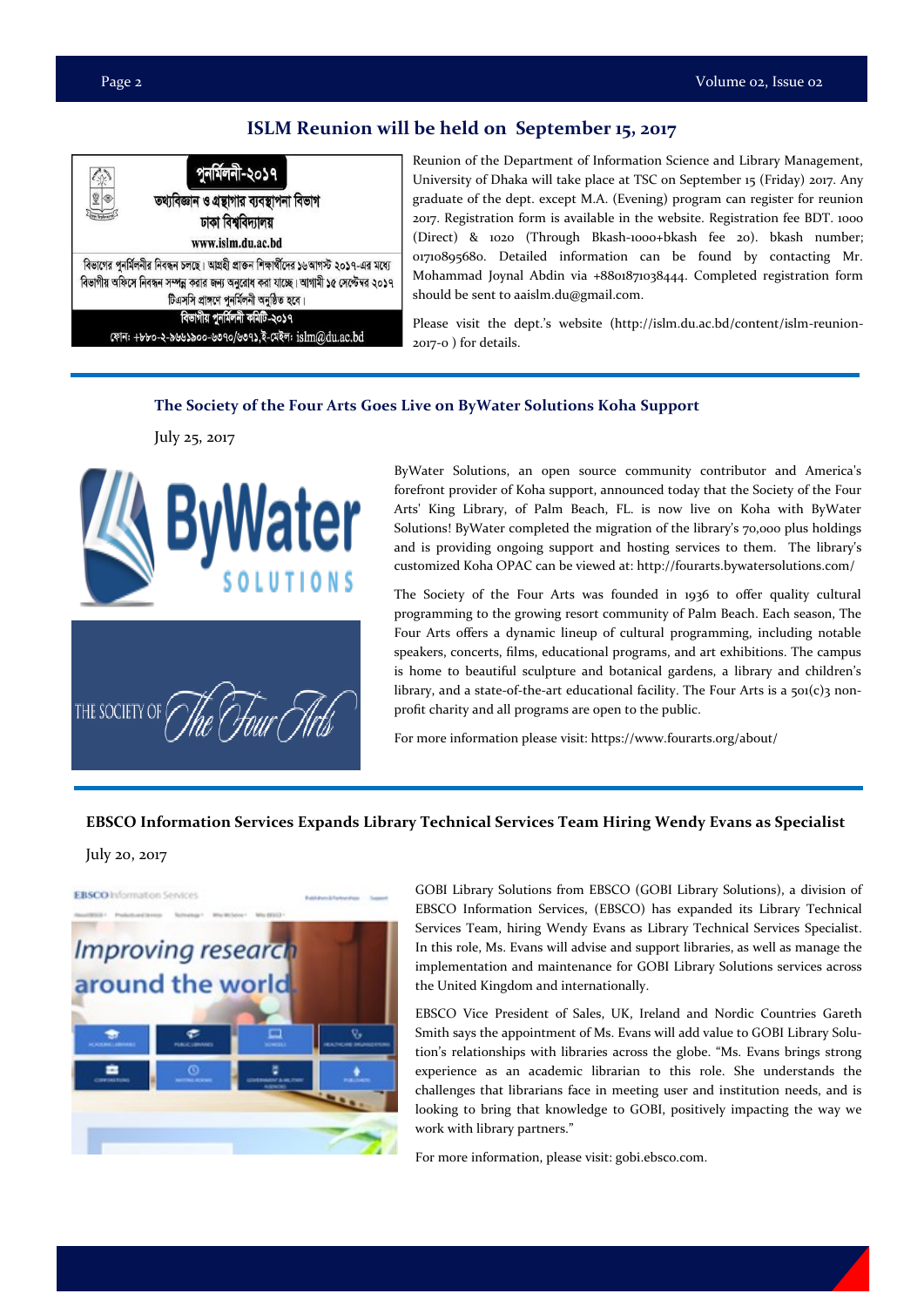#### Volume 02, Issue 02 Page 3

## **CASPA Open Access Scholarly** Publishers Association

## **9th Conference on Open Access Scholarly Publishing**

**(COASP)- Lisbon, PORTUGAL, 20-21 September, 2017** 

OASPA is pleased to announce that this year our annual conference will take place in Lisbon, Portugal. The 9th Conference on Open Access Scholarly Publishing (COASP) will be held at the Altis Grand Hotel on the 20th and 21st September, 2017. A pre-conference reception for delegates will be held on the evening of Tuesday 19th September.

For more: https://oaspa.org/registrations-and-accommodation/

### **IASA Annual Conference, Berlin, Germany , 17-21 September**

#### **2017**

The International Association of Sound and Audiovisual Archives (IASA) 48th Annual Conference will be hosted by the Ethnological Museum, Berlin, Germany from 17-21 September 2017. In this regard, the conference topic Integration and Innovation: Bringing workflows and formats together in the digital era will touch on themes that have been absolutely essential for sound and audiovisual archives within the last two decades and still continue to be: workflows for acquiring, describing, researching, presenting, and preserving collections; the involved intellectual property rights; and, of course, the question of innovative roles sound and audiovisual archives might take within contemporary strategies of collecting, exhibiting, or performing.

For more, please visit: http://2017.iasa-web.org/

## **International University of** Catalonia, Barcelona, Spain



#### **18th European Conference on Knowledge Management 7 – 8 September 2017**

ECKM is the longest running Academic KM Conference in Europe. The conference is generally attended by participants from more than 40 countries and attracts an interesting combination of academic scholars, practitioners and individuals who are engaged in various aspects of Knowledge Management. A number of journals including the Electronic Journal of Knowledge Management publish the results of research presented at this conference. The conference hosts a PhD and Master colloquium and also a competition for the Best Case History describing a successful KM application. ECKM 2017 is being held International University of Catalonia, Barcelona, Spain this year.

For more: http://www.academic-conferences.org/conferences/eckm/

**International Conference on Cloud and Big Data Computing** 

London, UK / Sep.17-19, 2017



#### **International Conference on Cloud and Big Data Computing (ICCBDC 2017) - London, UK, September 17-19, 2017**

The goal of the 2017 International Conference on Cloud and Big Data Computing (ICCBDC 2017) is to establish an international forum for engineers and scientists to present their ideas and experiences in the fields of Cloud and Big Data Computing. ICCBDC 2017 will be held on September 17-19, 2017 in London, UK at University of Northumbria London Campus. ICCBDC 2017 proceedings will be published in the International Conference Proceedings Series by ACM, which will be archived in the ACM Digital Library, and indexed by Ei Compendex and Scopus and submitted to be reviewed by Thomson Reuters Conference Proceedings Citation Index (ISI Web of Science).

For more and registration: http://www.iccbdc.org/